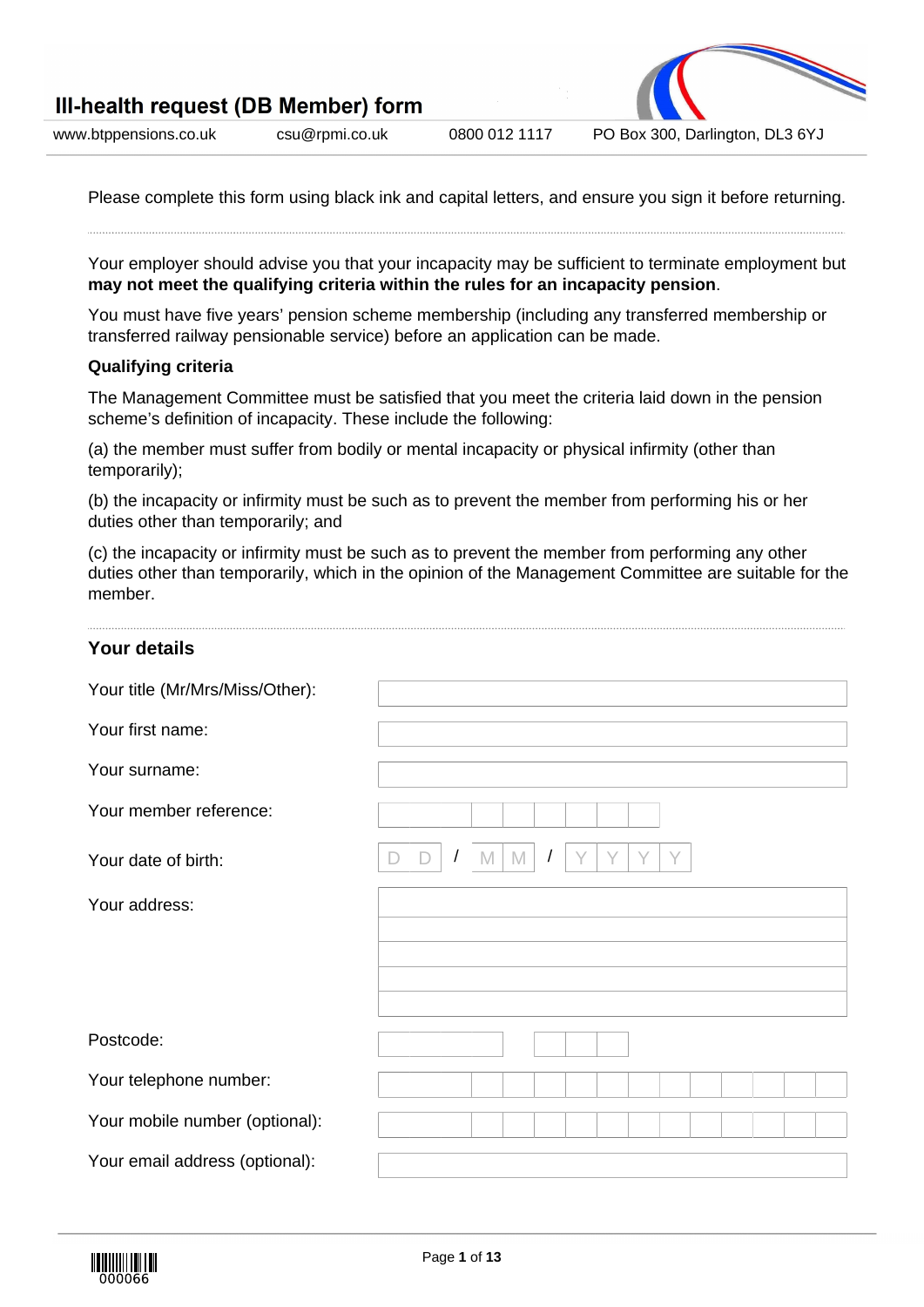

| GP's name:                                            |  |  |  |  |  |  |  |
|-------------------------------------------------------|--|--|--|--|--|--|--|
| GP's address:                                         |  |  |  |  |  |  |  |
|                                                       |  |  |  |  |  |  |  |
|                                                       |  |  |  |  |  |  |  |
| GP's postcode:                                        |  |  |  |  |  |  |  |
| GP's telephone number:                                |  |  |  |  |  |  |  |
| GP's email address (if known):                        |  |  |  |  |  |  |  |
| Name of hospital specialist<br>(if applicable):       |  |  |  |  |  |  |  |
| Hospital's address:                                   |  |  |  |  |  |  |  |
|                                                       |  |  |  |  |  |  |  |
|                                                       |  |  |  |  |  |  |  |
| Hospital's postcode:                                  |  |  |  |  |  |  |  |
| Hospital specialist's telephone<br>number (if known): |  |  |  |  |  |  |  |
| Hospital's email address (if known):                  |  |  |  |  |  |  |  |
| Hospital's registration number<br>(if known):         |  |  |  |  |  |  |  |

**Please provide the information requested below which will be used to help assess your suitability to do 'other duties'.** Note: You can attach the following information to this form and sign it if this is easier.

Please tell us your skills eg. computer literate, project management, supervision, manual labour: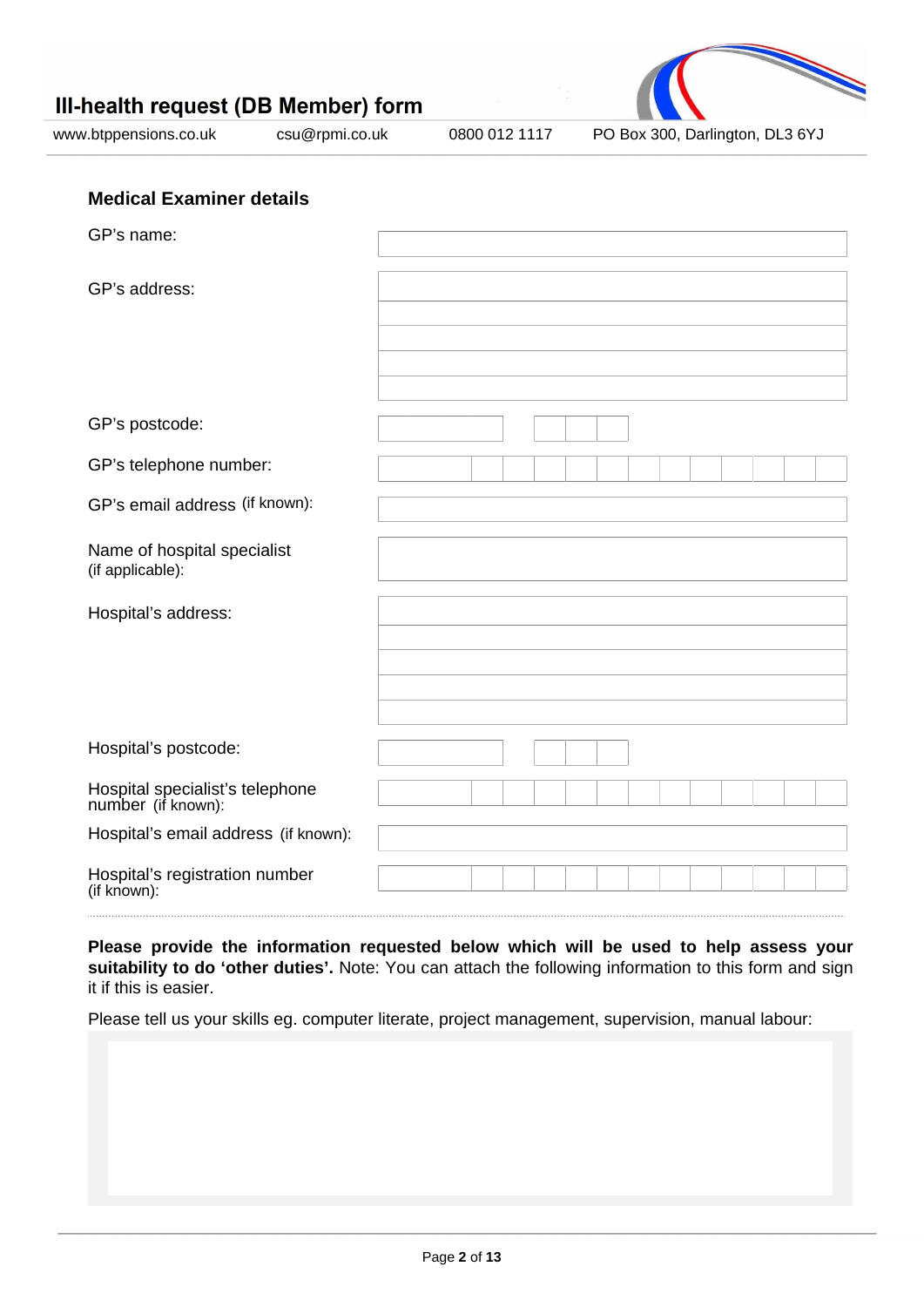



Please tell us your qualifications:

Please tell us your previous work experience, stating company, job title and main duties:

Please tell us if you believe there is any type of work (inside or outside of the railway industry) that you would now, or in the future, be capable of and suited to doing, and describe it. If you don't think that there are any types of work which you would be capable of and suited to doing, please explain in detail why you think this is the case: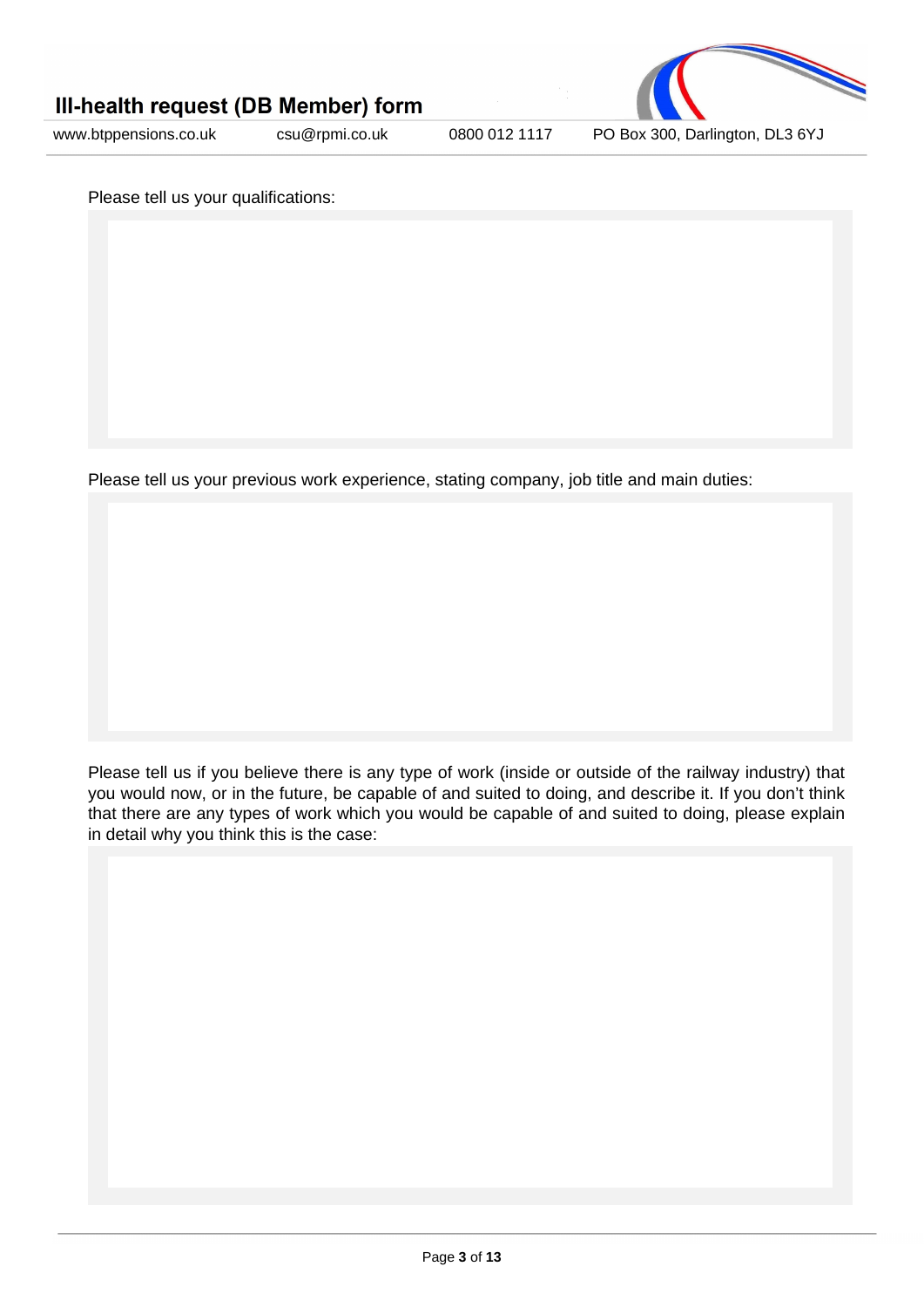

www.btppensions.co.uk csu@rpmi.co.uk 0800 012 1117 PO Box 300, Darlington, DL3 6YJ

### **Member's declaration**

#### **Alternative benefits (early retirement)**

I understand that if my application for incapacity benefits is successful I will no longer have the right to apply for early retirement benefits which provide a lower level of benefits but cannot reduce or stop (which may occur for incapacity benefits - see below).

I understand an Annual Allowance charge may apply to my incapacity benefits.

#### **Continuation of incapacity pension**

I understand that if the Management Committee grants incapacity benefits it has the right to reduce or stop my incapacity pension before pension age (normally age 55) on any terms it decides are relevant to assessing my continuing eligibility for incapacity benefits. This is most often done if:

- the Management Committee asks for a medical review after the pension is granted and the review finds that my health has improved; or
- I return to work. In this situation I understand that a financial review will be carried out to assess my total earnings and if necessary, my incapacity pension will be reduced or stopped.

In both cases, I note that the full incapacity pension will be paid to me from my Normal Pension Age. Before then, I understand that I will be expected to co-operate with any review and that my pension may be suspended if I do not co-operate.

#### **HMRC requirements**

To comply with the requirements of HMRC, can you please confirm if, in the six years leading up to your request for payment of a lump sum on the grounds of ill health, you have:

**a)** Been a director or a person connected to a director in relation to the sponsoring employer or an associated employer (please tick):

**Yes No**

- **b)** Either alone or with others been the sponsoring employer of the Section (please tick):
- **Yes No**

or

**c)** Been a person connected with the sponsoring employer (please tick):



If you answer yes to any of the above, we are required to report the payment to HMRC.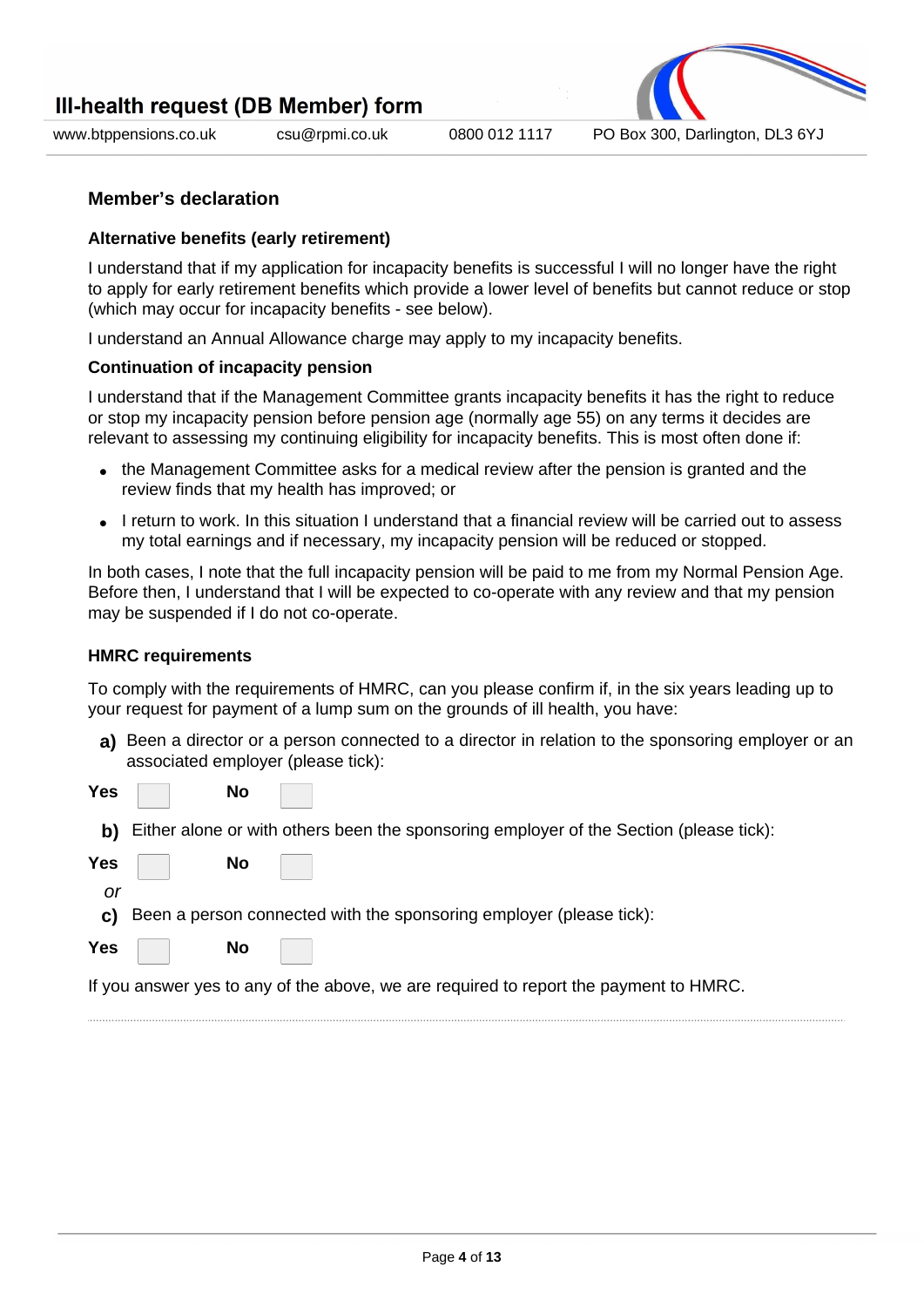



# **Data Protection and how we use information about you**

By signing and returning this form I confirm that I have read the enclosed "data protection notification - how we use information about you" notification and provide my explicit consent to the use of personal information as set out in the notification.

I understand that in connection with my application for incapacity benefits, the Trustee or Pensions/ Management Committee may wish to make enquiries about my health and ability to work. For these purposes, I agree and consent any one or more of the following actions being carried out by the Trustee or Pensions/Management Committee (please tick as appropriate):

- To have access to my occupational health record held by my employer's occupational health adviser, or employer as appropriate;
- To correspond with my family doctor for the purpose of obtaining a medical report and/or have access to my medical record.
- To correspond with any hospital or other specialist to whom I may have been referred to get a medical report and/or have access to my medical record;
- To refer me to my employer's Medical Examiner and/or the Management Committee's Medical Adviser for the purpose of medical assessment and production of a report on the medical aspects of my application to the Pensions Committee;
- To refer me to a specialist as determined by my employer's Medical Examiner and/ or the Management Committee's Medical Adviser for the purpose of an independent medical assessment;
- To correspond with my current employer to find out information concerning the nature of my employment
- To the disclosure of any medical report or other relevant medical information, obtained for the purpose of assessing my application, to the Railways Pension Trustee Company Limited, Management Committee (if applicable) and RPMI, both of which are data controllers for the purposes of relevant data protection legislation (including GDPR), in order to help them assess my application.

**Yes No**

**I understand that my personal and medical information will only be used for the purpose of assessing my application for incapacity benefits and any future review of my continuing eligibility for incapacity benefits.**

**Under relevant data protection legislation, you are entitled to ask for a copy of the information we hold on you and to have any inaccuracies in your information corrected. If you have any questions about how we will use your personal information please contact the Data Protection Officer, Stooperdale Offices, Brinkburn Road, Darlington, DL3 6EH.**

**You do not have to give your consent to the above actions but without it the Trustee is unlikely to have sufficient evidence to properly assess your current or likely future state of health and will not as a consequence be able to consider your application for retirement on grounds of incapacity.**

**If you give your consent to the above actions you can withdraw it at any time by contacting the Data Protection Officer using the contact details provided in the enclosed "data protection**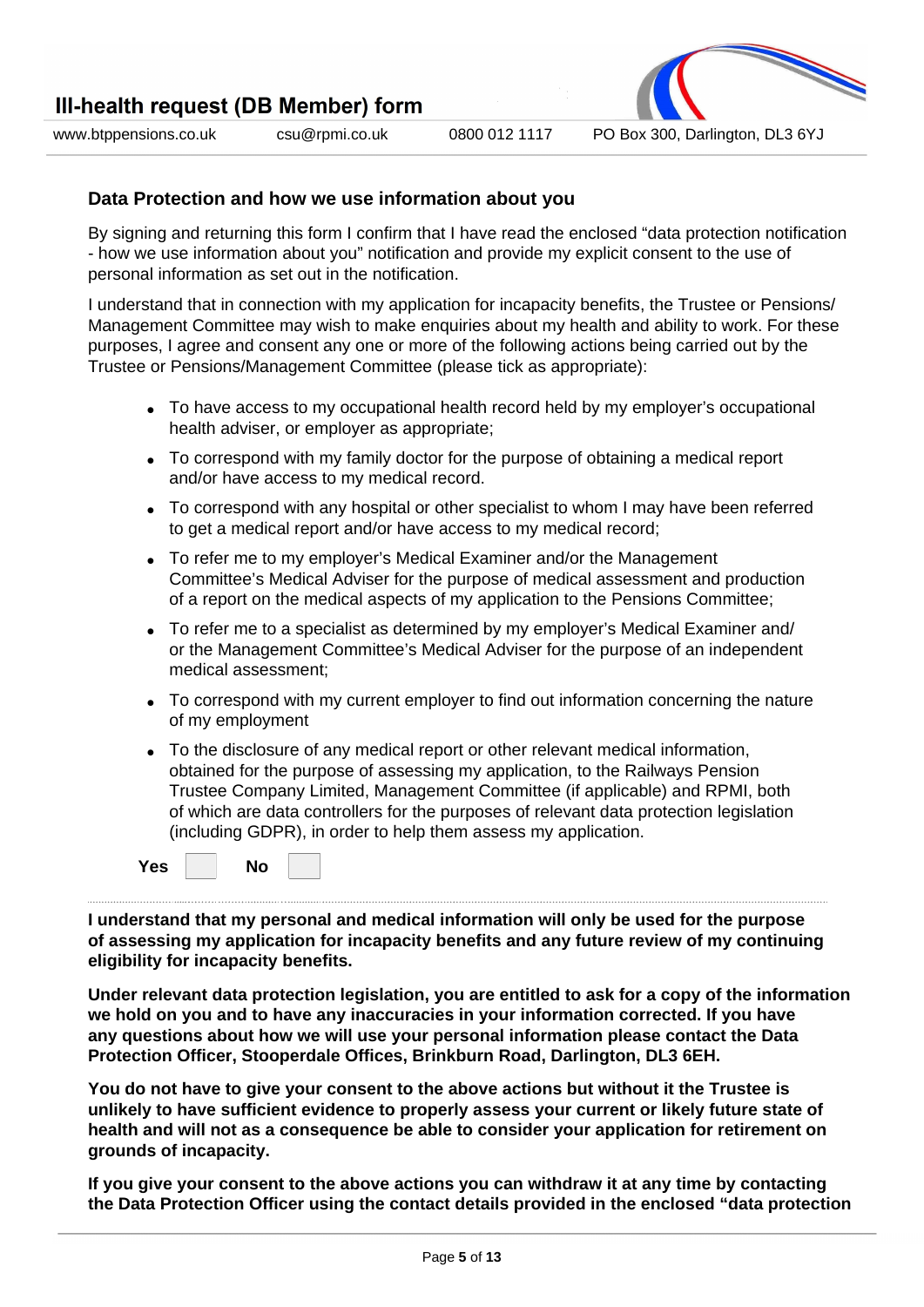

**notification - how we use information about you" notification. The withdrawal of consent will not affect the processing of personal data carried out before consent was withdrawn, but it will impact on our ability to consider your application in the same way as if consent had not initially been given (described above).**

**I declare that I have read and understand the above and confirm the information in this claim form is true and complete, to the best of my knowledge and belief.**

| Signature:                       |  |  |  |  |  |  |
|----------------------------------|--|--|--|--|--|--|
| Date signed: D D / M M / Y Y Y Y |  |  |  |  |  |  |

**Thank you. Please return this form to the address at the top of this page.**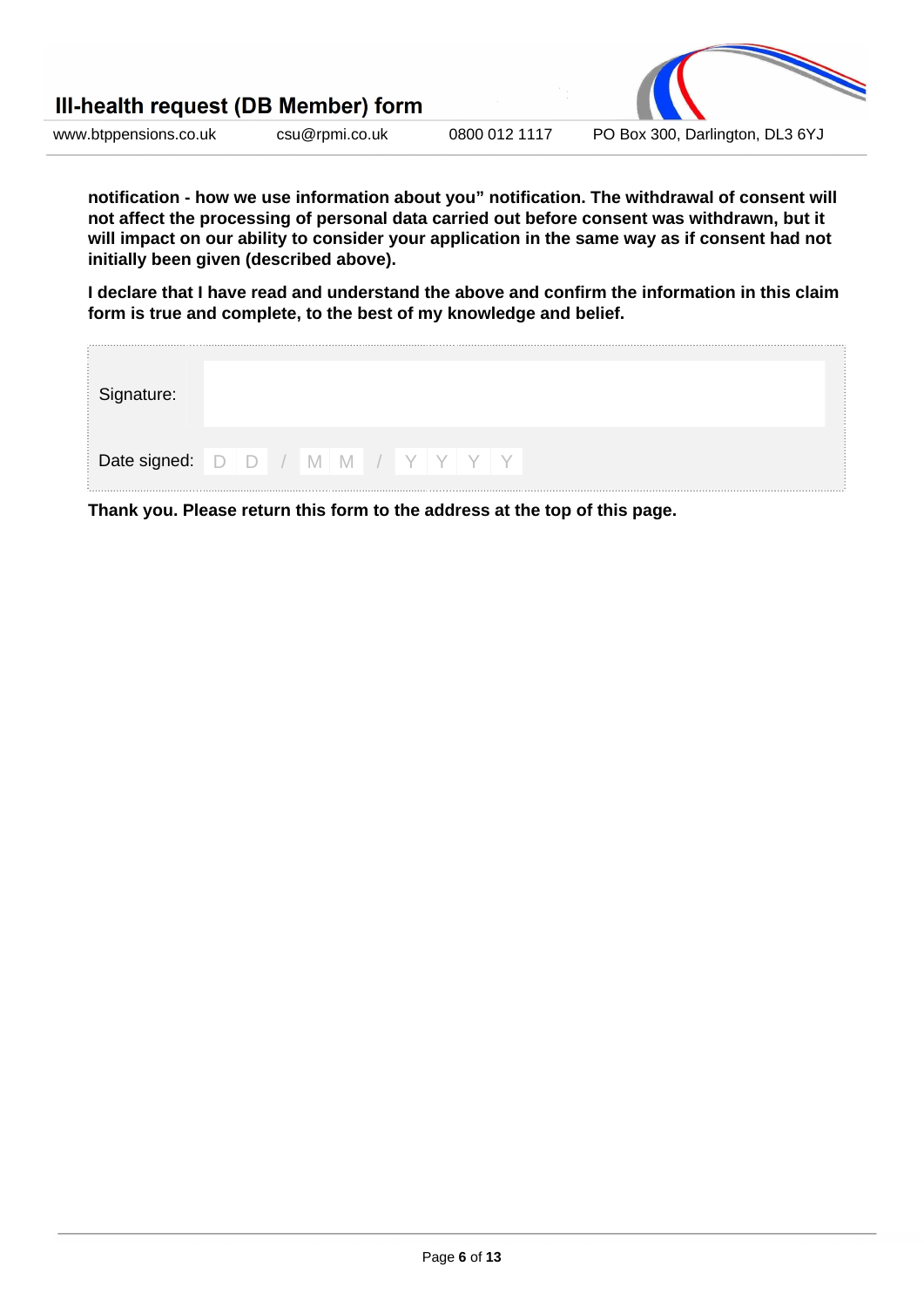**A guide for members applying for incapacity benefits**

### **Our promise to you**

However long it takes to consider your application, we promise that the aim is only to be sure that the Management Committee has enough information to decide if you are entitled to an incapacity pension under the rules of the pension scheme.

We promise to keep you up to date with the progress of your application. In this leaflet we answer the questions which you are likely to ask. Keep the leaflet handy as you may want to refer to it while your application is being processed. If you have any further questions regarding your incapacity benefits application or need further assistance on completing this form, please ring Customer Services on 0800 012 1117.

### **Your questions answered**

### **Q. Do you have to give up work because of illness or incapacity?**

**A.** When members become too ill to carry on working, the Scheme may be able to provide an incapacity pension to help make up for the loss of income. The pension is paid to those who meet the pension scheme's requirements, which includes the need for the Management Committee to be satisfied that your medical condition meets the definition of 'incapacity' in the rules which govern the operation of the pension scheme.

Because of this, it can take some time for enough information about your medical condition to be gathered together, so please be prepared for this. In some cases, decisions on applications can be made quickly, but in others **it can take some months**, especially if a doctor or specialist needs to wait to see how your condition progresses, or responds to treatment.

Please note that even if your employer releases you on ill-health grounds, this is no guarantee that you will receive an incapacity benefits from the pension scheme.

### **Q. What does 'incapacity' mean in the pension scheme's rules?**

**A.** The rules are part of the legal documents which govern the pension scheme so the Trustee Company must stick to them. In the pension scheme rules, 'incapacity' is defined as being incapable of preforming duties on account of an accident or bodily or mental infirmity which, in the opinion of the Trustee Company on such evidence as it may require, are other than of a temporary nature. If you are unable to perform any duties, you will be granted an enhanced incapacity pension

### **Q. So who decides whether my condition meets the criteria of the rules?**

**A.** The Trustee Company does this through a Management Committee which will consider all the information available when making a decision.

### **Q. Can you explain what things the Pension Committee will consider in making its decision?**

**A.** To award an incapacity pension the Management Committee must be satisfied that you are incapacitated and that is why you left your employment. Also, it must be satisfied that you meet the criteria laid down in the pension scheme's rules definition of incapacity. This includes:

- you must suffer from bodily or mental incapacity or physical infirmity;
- the incapacity or infirmity must be such as to prevent you from performing your duties as a police officer other than temporarily; and
- in addition, to be considered for an enhanced pension the incapacity or infirmity must usually be such as to prevent you from performing any other duties other than temporarily, which in the opinion of the Management Committee are suitable for you.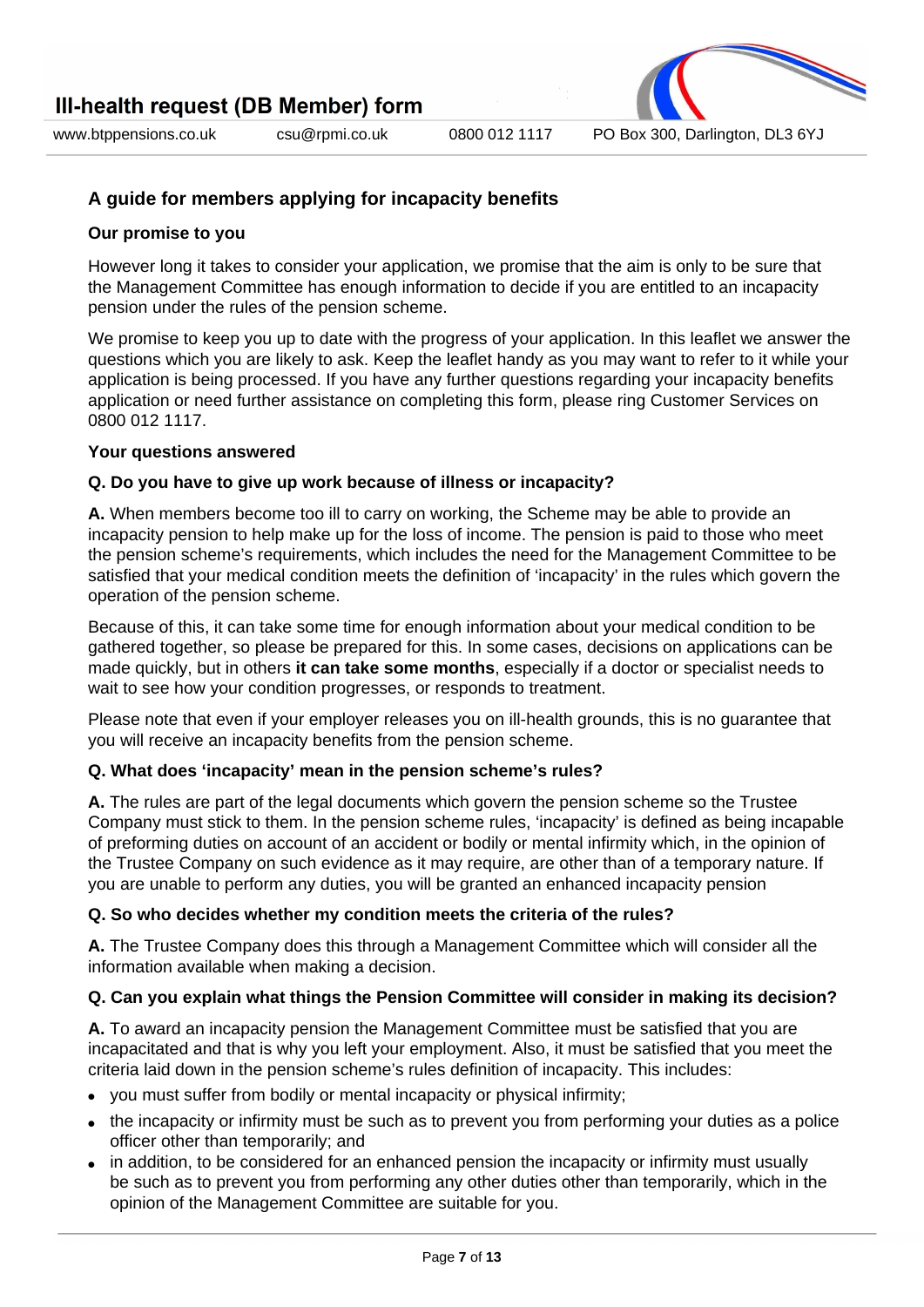www.btppensions.co.uk csu@rpmi.co.uk 0800 012 1117 PO Box 300, Darlington, DL3 6YJ

The Management Committee will review the medical evidence and reports from the Medical Examiner and its Medical Adviser to help make this decision.

### **Q. Can anyone apply for incapacity benefits?**

**A.** To apply, you must be under your Normal Pension age, have at least five years' Scheme membership and have be leaving employment because of ill health. If you have transferred benefits from another scheme or another section of the Railways Pension Scheme, the membership, or transferred railway pensionable service, for these benefits also counts.

# **Q. Will I have to have a medical examination?**

**A.** Yes. This will be done by your employer's Medical Examiner. Further specialist advice may be sought which can take considerable time in some cases.

# **Q. Will my application be accepted automatically?**

**A.** The Management Committee is responsible for deciding if you meet the criteria set out in the rules. Incapacity pension applications can only be accepted if you meet those criteria. If they are not met, the Management Committee will be unable to approve your application.

# **Q. What happens if a decision can't be made immediately?**

**A.** The Management Committee may be unable to make a decision based on the medical report provided. If this happens then we will pass your application to the Management Committee's Medical Adviser and write to you. It may take some months before the Medical Adviser is able to provide a report as he or she may need to obtain further reports from your own doctor or your specialist, or refer you for a specialist's opinion. The Medical Adviser may also need to examine you. When the Medical Adviser replies, the Management Committee will consider your application again.

### **Q. It sounds as if it could be a very long time before I find out if my application has been accepted. Will anyone tell me about the progress?**

**A.** If a decision on your application cannot be made quickly we will write to you about this. We will keep you advised on the progress of your application and you should contact us with any queries.

### **Q. When a decision has been made, how will I find out?**

**A.** We will write to you soon after the decision has been made.

### **Q. If my application is accepted, is there anything else I have to do?**

**A.** You need to complete a Retirement Option form to receive payment of your benefits from the date of leaving your employment. Your employer will arrange this at the appropriate time. We recommend that this is done at the same time as your incapacity application so that payment of benefits is not delayed.

# **Q. If my application is accepted, how are my incapacity benefits worked out?**

**A.** Please refer to your Scheme booklet 'A guide for members'. This tells you how incapacity benefits are worked out. If you want to know what your benefits might be, we can give you an estimate. Full details of your benefits will be provided if your application is approved.

### **Q. Is there an Annual Allowance charge for incapacity retirement?**

**A.** Not if you meet the government's current description of ill health as below. Possibly yes if you don't. RPMI will let you know if an Annual Allowance charge applies to you.

The government's current description of ill-health retirement is that 'you are not able to continue in your current job and are not likely to be able to take any other paid work to the extent that is significant. For example, you could undertake voluntary work or unpaid work where out of pocket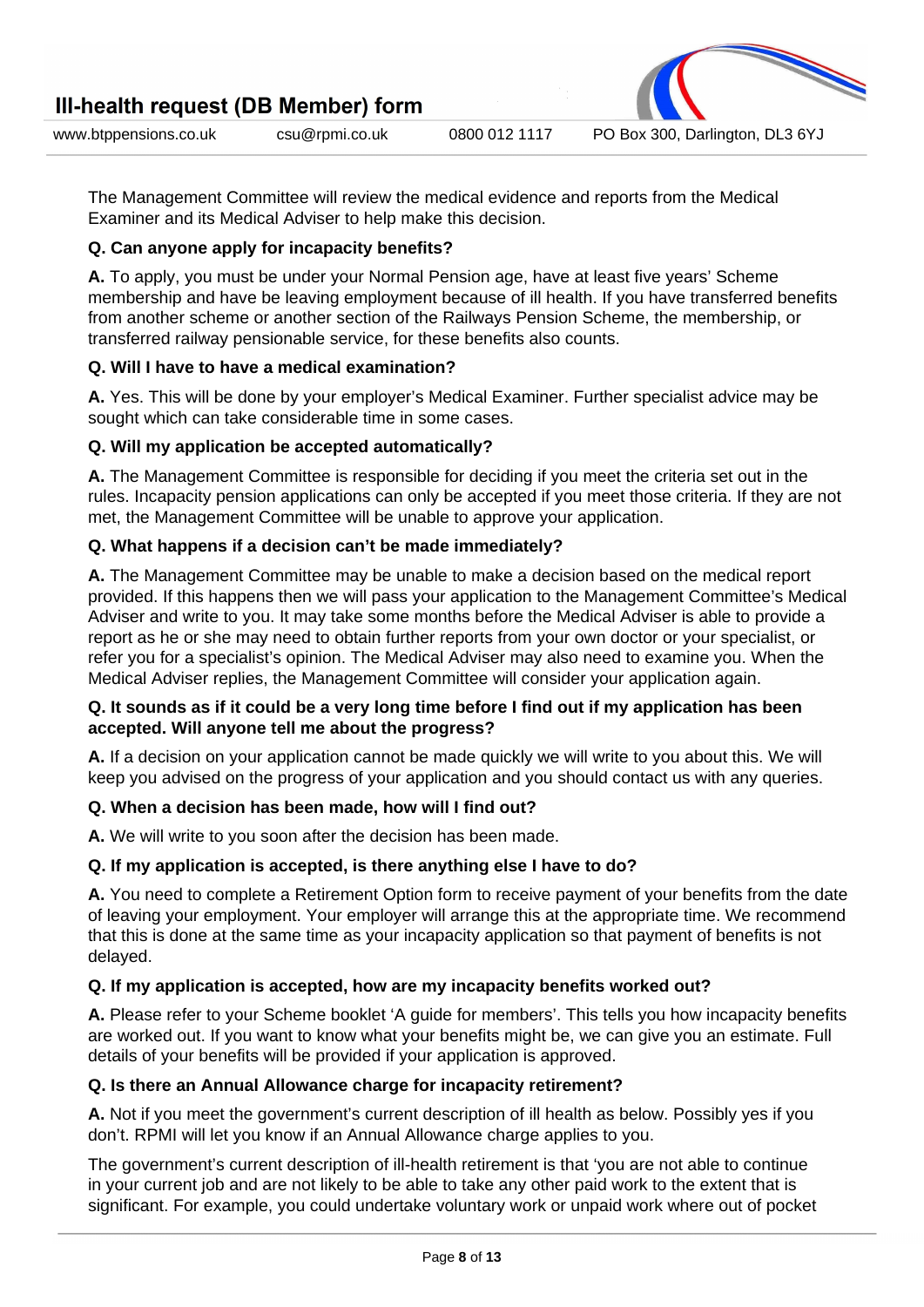

expenses are reimbursed or small amounts of travelling or subsistence payments are made. Any work should be insignificant; for example it should be infrequent or only for a few days during the year and payments must be small in amount, not just as a proportion of previous pay or salary.'

# **Q. If my application is approved, when will my benefits be paid and for how long?**

**A.** Your benefits will be paid when:

- vour application has been approved by the Management Committee; and
- we have received a correctly completed Retirement Option form; and
- you have left employment.

In most cases, the decision will not be made until you have left employment. If this happens your benefits will be paid as soon as possible and the first pension payment will include any back payments (to the date you left employment) which are owed to you. The continuation of your incapacity pension may be reviewed to ensure that you still meet the conditions. If the Management Committee has medical evidence that you have recovered sufficiently to be able to earn a living, it can decide to reduce or suspend your incapacity pension. If this happens, you will receive your full incapacity pension again when you reach age 55\* and for the rest of your life.

# **Q. If my application is turned down, what benefits can I have?**

**A.** You will be able to have the same benefits as someone who has left employment. If you are under age 50\*, you can only have preserved benefits. Once you are 50\* you may apply for early payment of your benefits, subject to the approval of the Pensions Committee.

If you are aged 50\* to 55 you may be able to ask for your benefits to be paid immediately (early retirement), otherwise they will be preserved. Please note that, with certain exemptions, the earliest age from which benefits may be paid was increased by the Government from age 50\* to 55 in 2010.

Your benefits will be reduced because they are being paid early and can only be paid if they are at least as much as the minimum amounts required by the Department for Work and Pensions. From age 55\*\*, normal retirement benefits will be paid if you have not taken them early.

We will send you details of the benefits available if your application is turned down.

### **Q. If I do not agree with the Committee's decision, can I appeal?**

**A.** If you are not satisfied with the Management 's decision, you have the right to appeal. The Railways Pension Scheme has an established Internal Disputes Resolution Procedure, in accordance with the requirements of the 1995 Pensions Act.

This is a two-stage procedure. Disputes are referred to the Director of Administration for a decision at stage one, but if you are not satisfied with the response, you may ask for the disagreement to be referred back to the Management for its determination at stage two.

You should write to the Director of Administration, setting out the reasons why you are aggrieved. You will also need to provide additional medical evidence or reports upon which you wish to rely.

### **Q. I will have no income, can I receive any of my benefits now?**

**A.** Yes, if you are over age 50\*, you can apply to receive early retirement benefits while your incapacity application is considered. If your application is successful, your benefits will be adjusted to take into account the payments you have already received. If your application is declined, you will continue to receive early retirement benefits.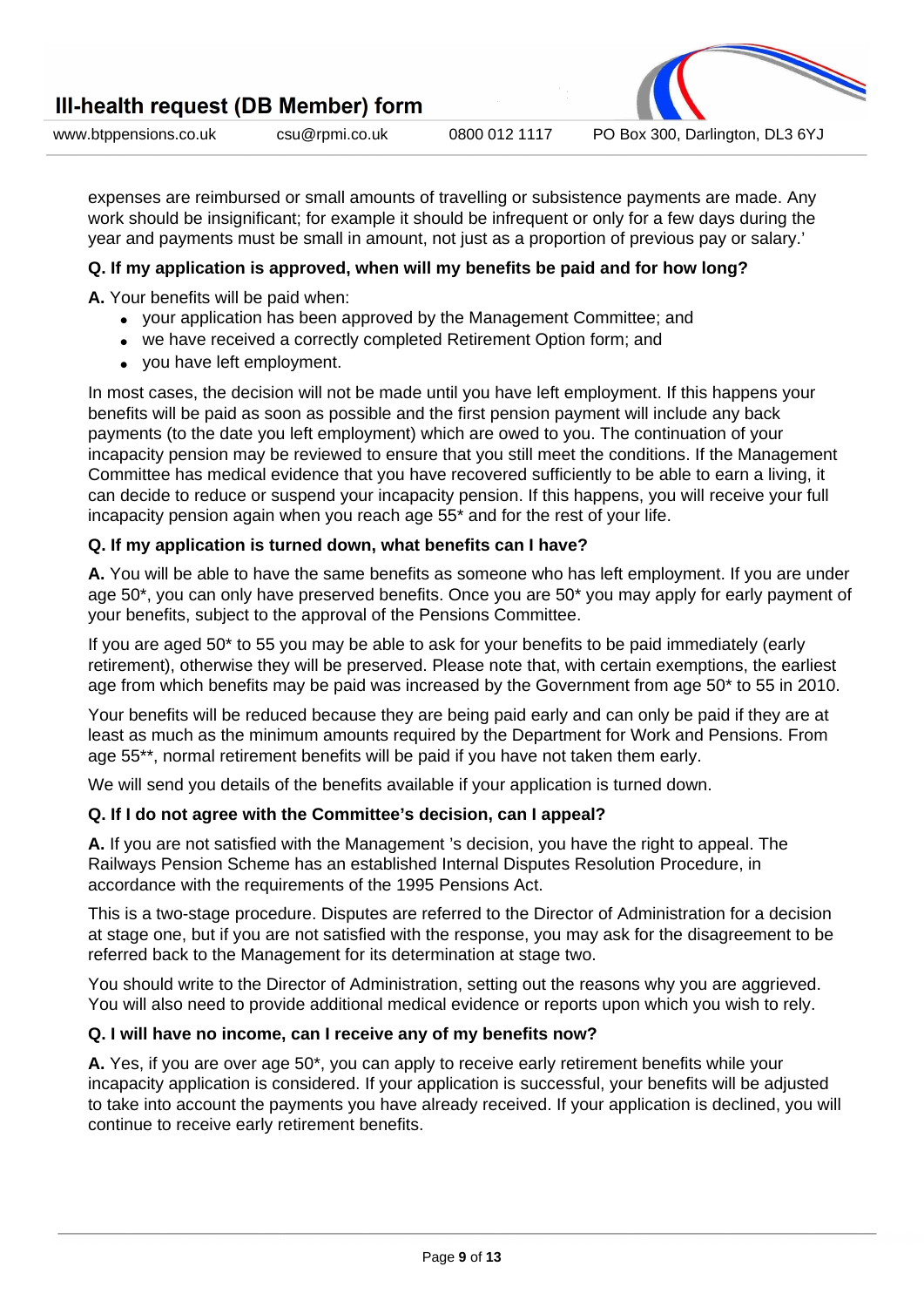www.btppensions.co.uk csu@rpmi.co.uk 0800 012 1117 PO Box 300, Darlington, DL3 6YJ

### **Q. How do I apply for early retirement benefits?**

**A.** When RPMI is advised that you are leaving due to ill health you will be sent a letter, an estimate of your benefits based on early retirement and an option form to return. If you have not completed a Retirement Option form, you will be asked to send one as we cannot pay any benefits without it.

# **Q. How soon will I receive the pension?**

**A.** Your application for benefits will be processed as soon as we receive a completed Retirement Option form.

\* Age 55 for some members (please check with RPMI if you do not know the earliest date from which you are eligible to apply for your benefits).

All 'Read as you Need' information is available from the website at the top of this page.

# **Disclaimer**

The information provided in this leaflet is intended for general information and illustrative purposes. It does not constitute investment or any other advice, and it is not intended to be a substitute for information and statements provided by RPMI. It should not be relied on to make investment or other decisions. RPMI gives no warranty and accepts no responsibility for the accuracy of any information provided, or for your reliance on that information. Your benefits will be worked out in accordance with and subject to the governing trust deed and rules.

Although every effort has been made to ensure that the information given in this leaflet is accurate, none of the information given can give you legal rights to benefits that differ from those provided in the pension trust and rules.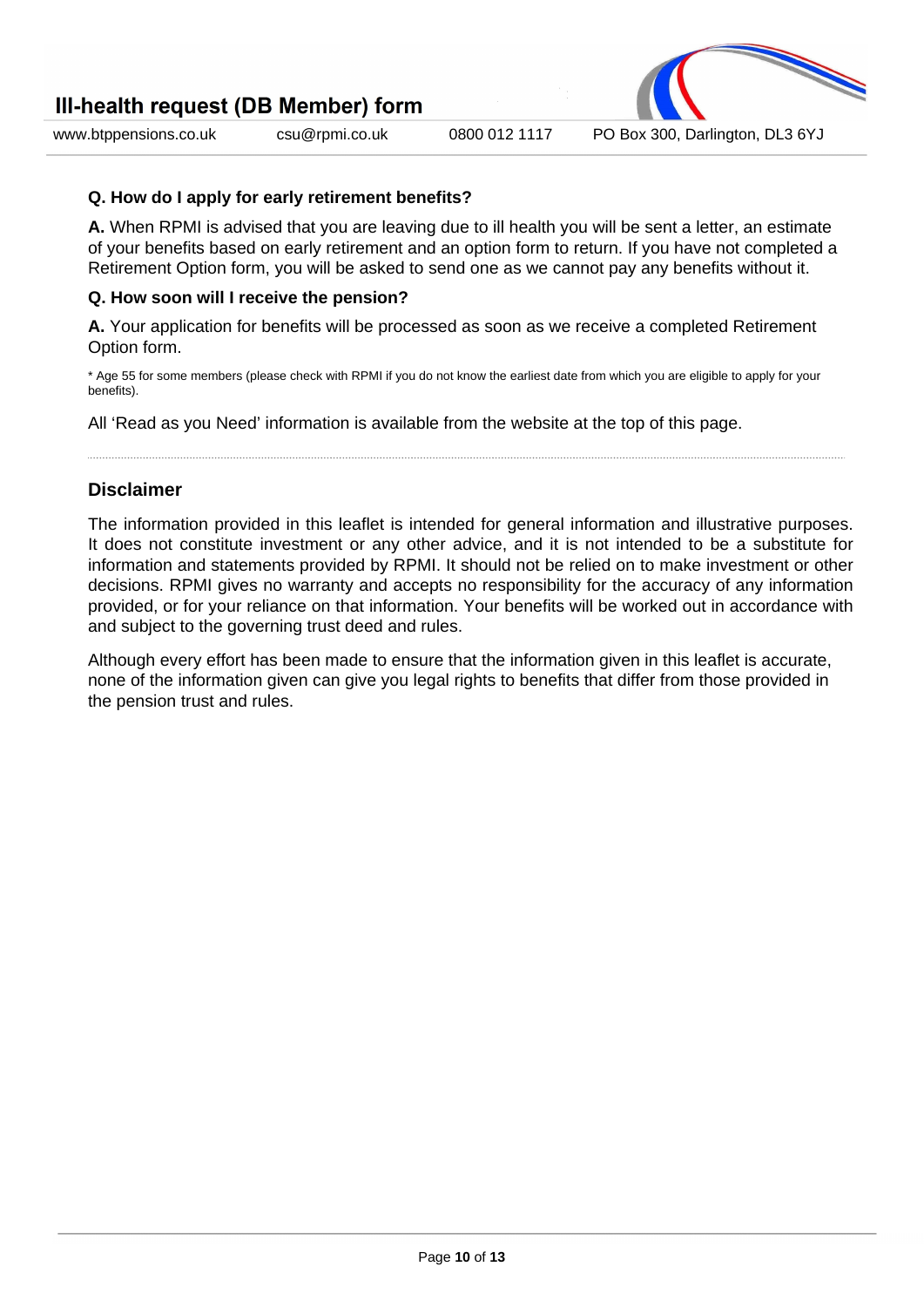

www.btppensions.co.uk csu@rpmi.co.uk 0800 012 1117 PO Box 300, Darlington, DL3 6YJ

#### **Data Protection notification - How we use information about you**

We, the Railways Pension Trustee Company Limited and RPMI Limited (each with its registered address at 100 Liverpool Street, London, EC2M 2AT) will use your personal details to assess, deal with and pay any benefits you may be entitled to under the rules of the Railways Pension Scheme, The BT Police Superannuation Fund, The British Railways Superannuation Fund, or any other pension fund administered by RPMI. As part of the service we provide we may share your information with other organisations for the purposes of identifying accurate information as to your whereabouts or for the purpose of paying any benefits that you may be entitled to. We will handle your data in compliance with all relevant data protection legislation, including from May 2018 in compliance with the General Data Protection Regulation (GDPR). Each of the Railways Pension Trustee Company Limited and RPMI Limited is a data controller in respect of your personal information for the purposes of applicable data protection legislation. If there is a Pensions Committee for your section, it will also comply with the data protection legislation.

#### **Purpose of using information**

We process information or data for the above reasons/purposes. This information may include:

- personal details
- family, lifestyle and social circumstances
- financial details
- employment and education details
- goods or services provided

We may also need to process sensitive classes of information such as physical or mental health details in order to administer ill health retirement payments and applications.

This information may be obtained from your employer, ex-employer, government agencies, service providers or from yourself.

We will only collect and use your personal information where:

- there is a legal obligation for us to do so;
- it is for our legitimate business interests; or
- you have given us your consent to do so

Our legitimate business interests include fulfilling our role in dealing with, assessing eligibility for and paying any benefits you may be entitled to. We will not use your data for our legitimate business interests if they are overridden by your interests, rights or freedoms.

You do not have to provide the information requested from you, but there may be a delay in the payment of your benefits if that information is not provided.

If we are processing your data on the basis of your consent you can withdraw your consent at any time by contacting RPMI's Data Protection Officer (details shown below). The withdrawal of consent will not affect the processing of personal data carried out before consent was withdrawn.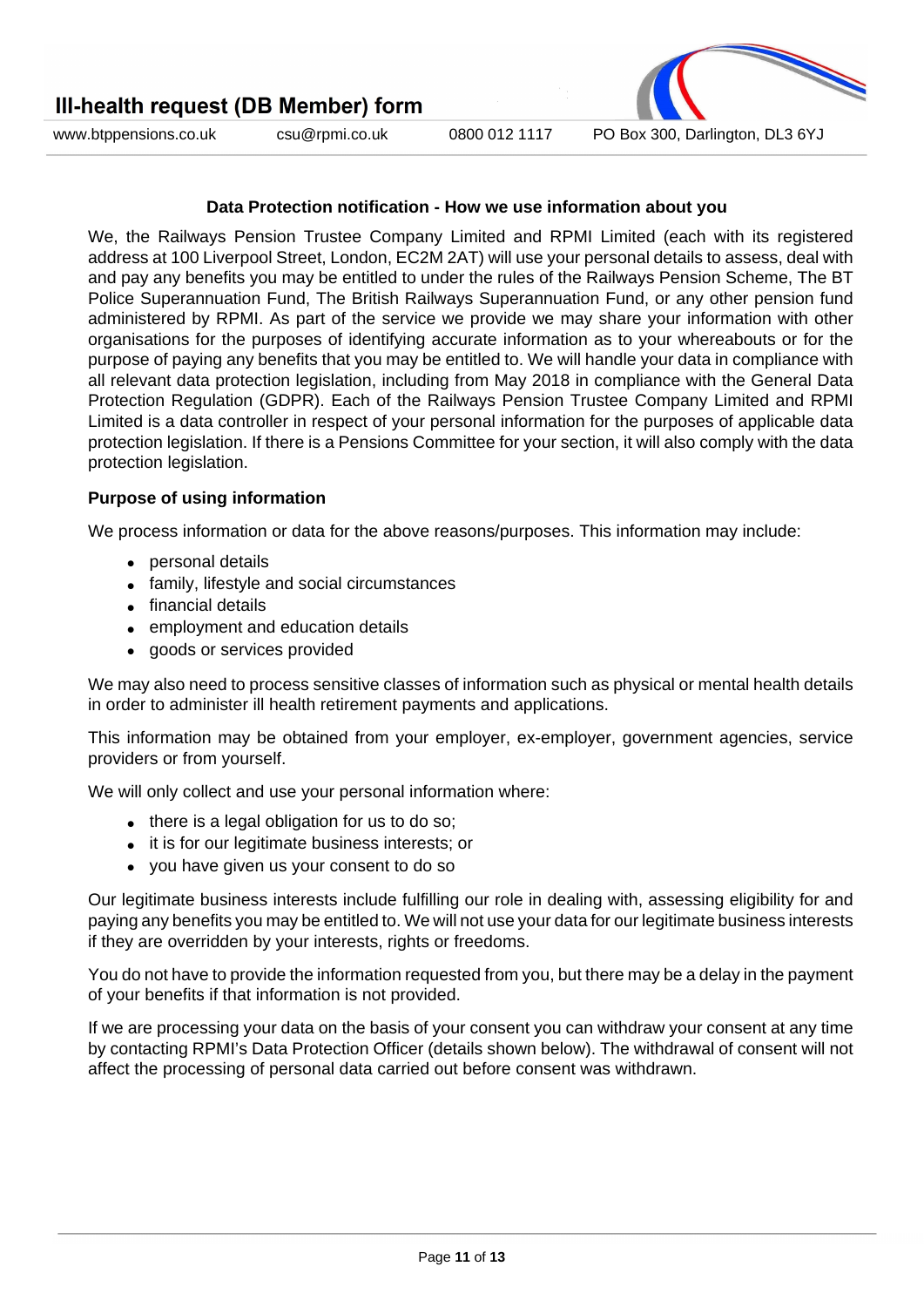

www.btppensions.co.uk csu@rpmi.co.uk 0800 012 1117 PO Box 300, Darlington, DL3 6YJ

#### **Who the information may be shared with**

From time to time we may need to share your information with other organisations. Where this is necessary we are required to comply with all aspects of relevant data protection legislation. The types of organisations we may need to share some of your information with are:

- claimants, beneficiaries, assignees and payees
- pension schemes with which the person whose personal information we are processing has an association
- trade and business associates and professional advisers
- healthcare, social and welfare organisations
- financial organisations and advisers
- central and local government
- service providers
- ombudsmen and regulatory authorities
- suppliers
- family, associates or representatives of the person whose personal data we are processing
- tracing agencies

If you qualify for free financial counselling we will give your information to carefully selected organisation(s) with which we have arranged to provide this service. We or they may contact you by mail or telephone. If you do not wish to take advantage of this service, please notify the Data Protection Officer in writing who will forward an acknowledgement to you within 7 days.

#### **Retention of Data**

One of the key principles of the relevant data protection legislation, including the GDPR, is that the personal data we store and process shall be adequate, relevant and limited to what is necessary for the purpose it was originally collected. Our standard policy is for information or data to be kept for only as long as necessary. It is then disposed of in a managed and secure way. However, as pensions are a long term saving vehicle it may be necessary to retain your personal data for the remainder of your life and any dependants' lives in order to pay you the benefits you are entitled to along with any dependant's benefits payable.

#### **Transferring data overseas**

Our core systems, data, and administration services are all carried out and stored within the UK. However, TCS an International multinational information technology service, based in India provide maintenance support. Therefore, on rare occasions it may be necessary to transfer your data overseas to TCS.

Transferring personal data outside the European Economic Area to a third country that does not have adequate data protection is prohibited unless the country has been approved by the European Commission as providing an adequate level of data protection or adequate safeguards have been put in place to ensure the security of the data. As India is currently not on the European Commission's list of countries providing adequate data protection, the Railways Pension Trustee Company Limited and RPMI Limited have taken steps to put in place appropriate and suitable safeguards. RPMI and TCS have entered into a data protection contract using standard clauses adopted by the EU Commission (so-called model clauses). These contain enforceable data subject rights and effective legal remedies for data subjects against TCS. A copy of these are available upon request at the address below.